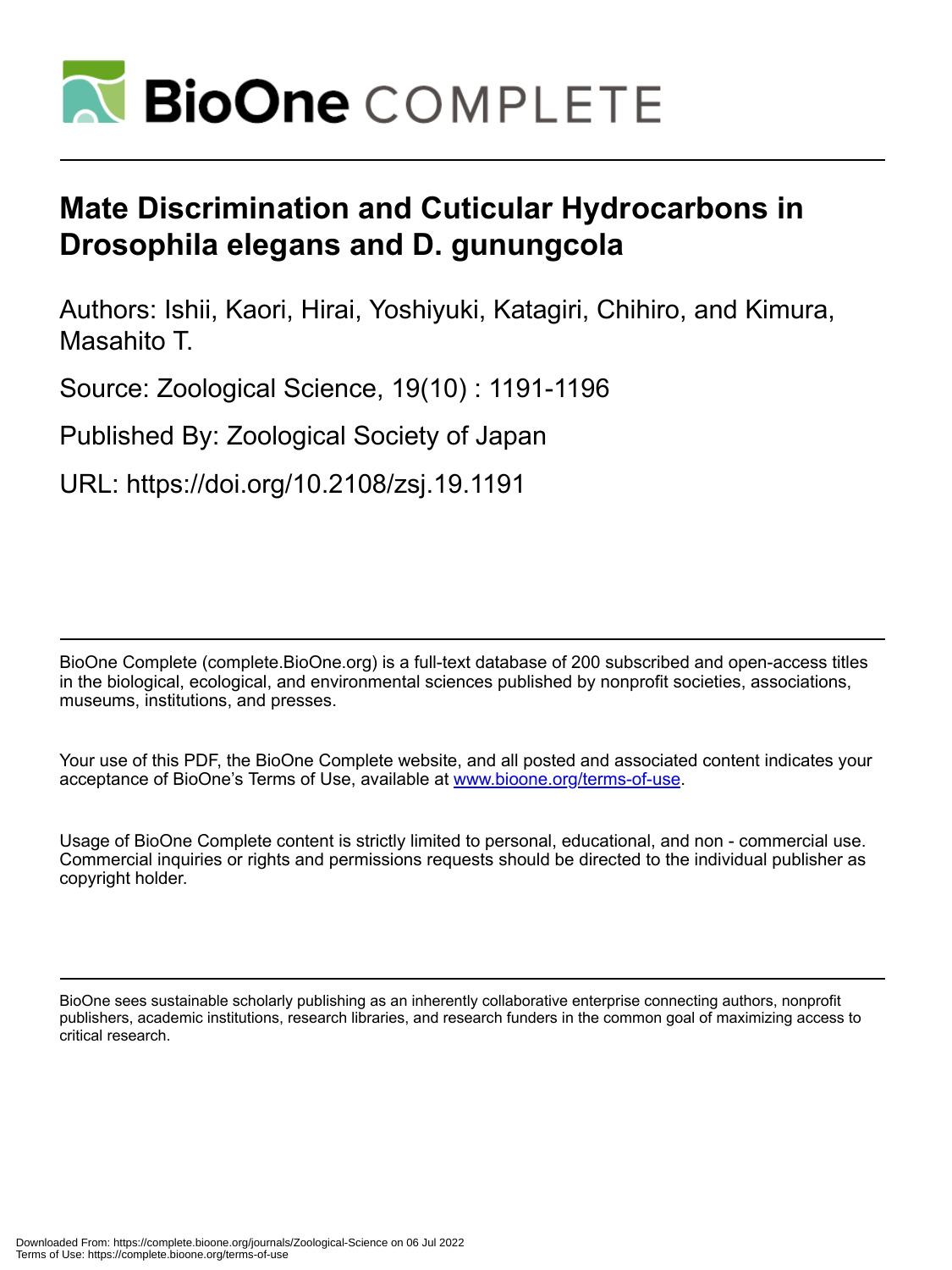# **Mate Discrimination and Cuticular Hydrocarbons in** *Drosophila elegans* **and** *D. gunungcola*

Kaori Ishii<sup>1</sup>, Yoshiyuki Hirai<sup>1</sup>, Chihiro Katagiri<sup>2</sup> and Masahito T. Kimura<sup>1\*</sup>

1 *Graduate School of Environmental Earth Science, Hokkaido University, Sapporo, Hokkaido 060-0810, Japan* 2 *Institute of Low Temperature Science, Hokkaido University, Sapporo, Hokkaido 060-0819, Japan*

**ABSTRACT**—In *Drosophila elegans*, two morphs are known, the brown-morph occurring from southern China to Indonesia and the black-morph occurring in the Ryukyu Islands, Japan, and Taiwan, and brownmorph populations at high altitudes in Indonesia at least sympatrically occur with a sibling species *D. gunungcola*. Sexual isolation has developed between the two morphs of *D. elegans* to some extent; females of the black-morph have a higher concentration of pentacosenes on cuticle than those of the brown-morph, and males of these morphs discriminate between the females based on this difference. In this study, it was examined whether sympatry and allopatry with *D. gunungcola* have resulted in the differentiation of mate recognition system in *D. elegans*. No significant difference was observed in the degree of mate discrimination between a sympatric pair of *D. elegans* and *D. gunungcola* and their allopatric pairs. Thus, no support was obtained for the above notion. Males of the brown- and black-morphs of *D*. *elegans* discriminate between females of own morphs and *D*. *gunungcola*. However, brown-morph males did not discriminate between females of the black-morph and *D*. *gunungcola*, and also black-morph males did not discriminate between females of the brown-morph and *D*. *gunungcola*. This may be attributed to that *D*. *gunungcola* females retained an intermediate level of pentacosenes between brown- and black-morph females.

Key words: character displacement, *Drosophila*, hydrocarbons, mate discrimination, mating propensity

# **INTRODUCTION**

Evolution of ecological and reproductive characteristics is sometimes affected by the occurrence of sibling or closely related species. For example, a pair of species often differ more with each other where they are sympatric than where they are allopatric (Brown and Wilson, 1956). This phenomenon, called character displacement, is assumed to reflect the evolution to reduce interspecific competition (Grant, 1972, 1975) or prevent interspecific mating (Ehrman, 1965; Littlejohn, 1965; Littlejohn and Luftus-Hills, 1968; Dobzhansky *et al*., 1969; Wasserman and Koepfer, 1977; Waage, 1979; Coyne and Orr, 1989, 1997). In this paper, we examine whether or not the evolution of mate recognition system of *Drosophila elegans* Bock and Wheeler has been affected by the presence of its sibling *D*. *gunungcola* Sultana, Kimura and Toda.

There are two morphs in *D*. *elegans*, the black-morph

 $*$  Corresponding author: Tel.  $+81-11-706-2236$ ; FAX. +81-11-706-2225. E-mail: mtk@ees.hokudai.ac.jp which is distributed in the Ryukyu Islands, Japan, and Taiwan and the brown-morph which occurs in southern China, the Philippines and Indonesia (Lemeunier *et al*., 1984; Hirai and Kimura, 1997). We have reported that sexual isolation has developed between these two morphs to some extent; i.e., females of the black-morph (a strain from Iriomote-jima, Japan) have a higher concentration of 7- and 9-pentacosenes on cuticle than those of the brown-morph (a strain from Hong Kong, China) and males of these morphs discriminate between the females based on this difference (Ishii *et al*., 2001). The brown-morph of this species occurs sympatrically with a sibling species *D*. *gunungcola* at least at high altitudes in Indonesia (Sultana *et al*., 1999; Suwito *et al*., in press). *Drosophila elegans* and *D*. *gunungcola* mainly breed on *Ipomoea* flowers and their males hold mating territories on individual flowers (Hirai *et al*., 2000; Kimura and Hirai, 2001). Females of these two species sometimes cooccur in single flowers and interspecific courtship are often observed (Kimura, unpublished data). On the other hand, the black-morph of *D*. *elegans* is distributed in the regions where no other drosophilid species breeding on *Ipomoea*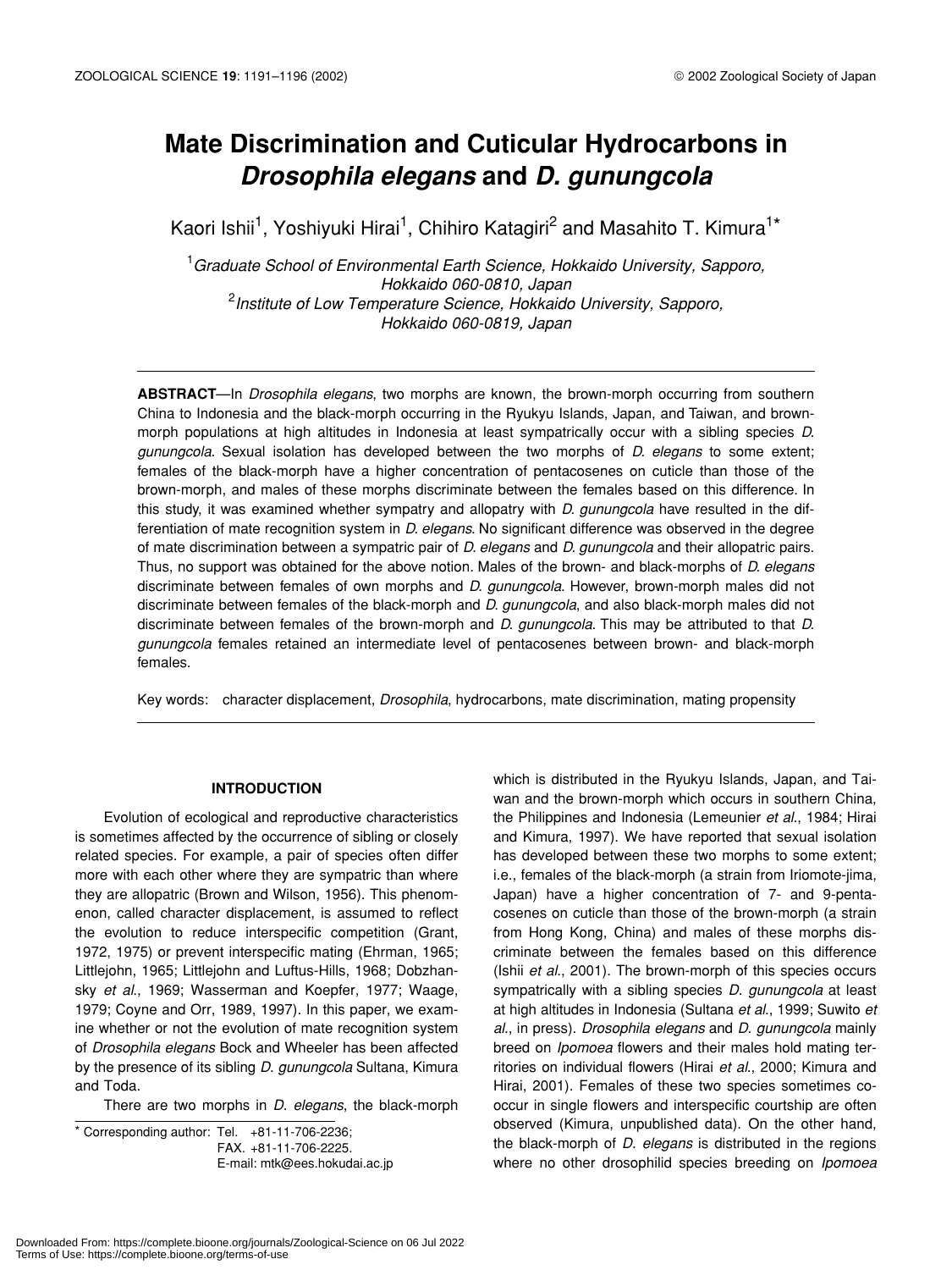flowers is present (Hirai *et al*., 2000). Here, we examined mate discrimination and cuticular hydrocarbons of *D*. *gunungcola* and several strains of *D*. *elegans* to know whether or not the presence of *D*. *gunungcola* has affected the evolution of mate recognition system of the brownmorph of *D*. *elegans*.

### **MATERIALS AND METHODS**

### **Flies**

The experimental strains of *D. elegans* originated from a number of females collected in Sukarami, Indonesia (SK: 0°S in latitude), those in Hong Kong, China (HK: 22°N), those in Taipei, Taiwan (TP: 24°N), those in Iriomote-jima, Japan (IS: 24°N) and those in Okinawa, Japan (OH: 26°N). The SK and HK stains were brownmorph and the TP, IS and OH strains were black-morph. The strain of *D. gunungcola* originated from several females collected in Sukarami where the SK strain of *D. elegans* originated; the collecting localities were slightly different in altitude (1000 m for *D. elegans* and 1150 m for *D. gunungcola*). It is not known whether *D. gunungcola* is distributed in China or not because faunal survey is insufficient. However, *D. gunungcola* has not been observed in Hong Kong in our survey. In the localities where the black-morph strains of *D. elegans* were collected (<100 m in altitude), *D. gunungcola* has not been recorded. These strains were maintained in the laboratory for few years before experiments.

Experimental flies were reared on cornmeal-malt medium at 23°C under continuous light. Flies used in the experiments were sexed without anesthesia within 12 hr after eclosion and maintained for 7 days in glass vials (50 ml) containing food medium.

#### **Cuticular hydrocarbons**

About 200 virgin flies were immersed in *n*-hexane for 2 min to extract cuticular hydrocarbons. The hydrocarbons were purified by silicic acid column chromatography and each component was identified and quantified by gas-liquid chromatography and mass spectrometry (GC-MS) using JMS-AX500 (JEOL Ltd., Tokyo, Japan) (Katagiri *et al*., 1985). A capillary column (DB-1HT, 15m×0.25 mm) was run with He as carrier gas and programmed from 130 to 230°C at 5°C/min.

#### **Mate discrimination**

Mate discrimination was examined by courtship time in the choice-by-male tests. One male and two females of different strains or species were introduced into a glass vial (100 mm in height and 21 mm in diameter) containing food medium on the bottom with an aspirator without anesthesia. Duration of courtship exhibited to each females was measured until copulation had occurred or for 45 min if copulation did not occur. The index for mate discrimination in courtship (DIC) was calculated by the following formula;

#### $DIC=(A-B)/(A+B)$

where A and B are the number of replicates in which the males exhibit longer courtship to the females of strains A and B, respectively. DIC ranges from –1 to +1 and a value of zero indicates that males do not discriminate females. Females of the different morphs and species were discriminated by the coloration of body and legs. SK and HK females were discriminated by feeding either of them medium colored by brilliant blue prior to experiments. In this experiment, it was also recorded with which female the male mated.

#### **RESULTS**

#### **Cuticular hydrocarbons**

Table 1 shows the cuticular hydrocarbon compositions of the strains examined. In the female, the concentration of pentacosenes was 2.5 to 7 times higher in the IS, TP and OH strains (the black- morph: about 13%) than in the HK and SK strains (the brown-morph: about 2–5%). In the brown-morph, the concentration of pentacosenes was about 2 times higher in SK females than in HK females. Females of *D*. *gunungcola* retained a similar concentration (about 6%) of pentacosenes with those of the SK strain, but the

**Table 1.** Cuticular hydrocarbon compositions (%) in the experimental strains of *D. elegans* (HK, SK, IS, TP OH) and *D. gunungcola* (GC).

|        |          | alkane   |          |          |          |       |            | alkene     |            |            |       |
|--------|----------|----------|----------|----------|----------|-------|------------|------------|------------|------------|-------|
|        | $C_{21}$ | $C_{23}$ | $C_{25}$ | $C_{27}$ | $C_{29}$ | Total | $C_{23:1}$ | $C_{25:1}$ | $C_{27:1}$ | $C_{29:1}$ | Total |
| Female |          |          |          |          |          |       |            |            |            |            |       |
| HK     | 17.8     | 14.7     | 1.7      | 3.1      | 2.5      | 39.8  | 56.0       | 2.7        | 0.7        | 0.8        | 60.2  |
| SK     | 8.8      | 19.1     | 2.0      | 2.4      | 2.9      | 35.1  | 57.2       | 5.3        | 1.6        | 0.8        | 64.9  |
| IS     | 12.3     | 14.3     | 2.1      | 2.8      | 2.6      | 34.1  | 48.3       | 14.4       | 1.7        | 1.5        | 65.9  |
| TP     | 10.3     | 17.0     | 2.2      | 2.8      | 2.2      | 34.6  | 50.2       | 12.4       | 1.4        | 1.4        | 65.4  |
| OH     | 10.1     | 17.1     | 1.9      | 2.6      | 2.7      | 34.4  | 52.0       | 11.1       | 0.9        | 1.7        | 65.6  |
| GC     | 7.2      | 14.2     | 1.4      | 3.1      | 1.9      | 27.7  | 61.0       | 6.1        | 2.9        | 2.3        | 72.3  |
| Male   |          |          |          |          |          |       |            |            |            |            |       |
| HK     | 9.4      | 14.1     | 3.8      | 4.4      | 1.6      | 33.3  | 56.4       | 2.5        | 5.7        | 2.1        | 66.7  |
| SK     | 5.8      | 15.2     | 3.4      | 3.6      | 0.7      | 28.7  | 56.3       | 6.0        | 6.7        | 2.2        | 71.3  |
| IS     | 5.9      | 13.9     | 3.3      | 3.9      | 1.3      | 28.3  | 55.6       | 5.3        | 8.6        | 2.3        | 71.7  |
| TP     | 5.5      | 13.3     | 3.7      | 3.7      | 3.9      | 30.0  | 55.0       | 5.7        | 7.3        | 2.0        | 70.0  |
| OH     | 5.9      | 14.3     | 3.1      | 3.8      | 1.4      | 28.4  | 57.8       | 5.5        | 6.5        | 1.8        | 71.6  |
| GC     | 4.8      | 11.7     | 2.1      | 4.0      | 1.1      | 23.6  | 58.1       | 5.2        | 9.7        | 3.3        | 76.4  |

 $C_{21}$  (heneicosane),  $C_{23}$  (tricosane),  $C_{25}$  (pentacosane),  $C_{27}$  (heptacosane),  $C_{29}$  (nonacosane),  $C_{23:1}$  (tricosenes),  $C_{25:1}$  (pentacosenes), C<sub>27:1</sub> (heptacosenes), C<sub>29:1</sub> (nonacosenes).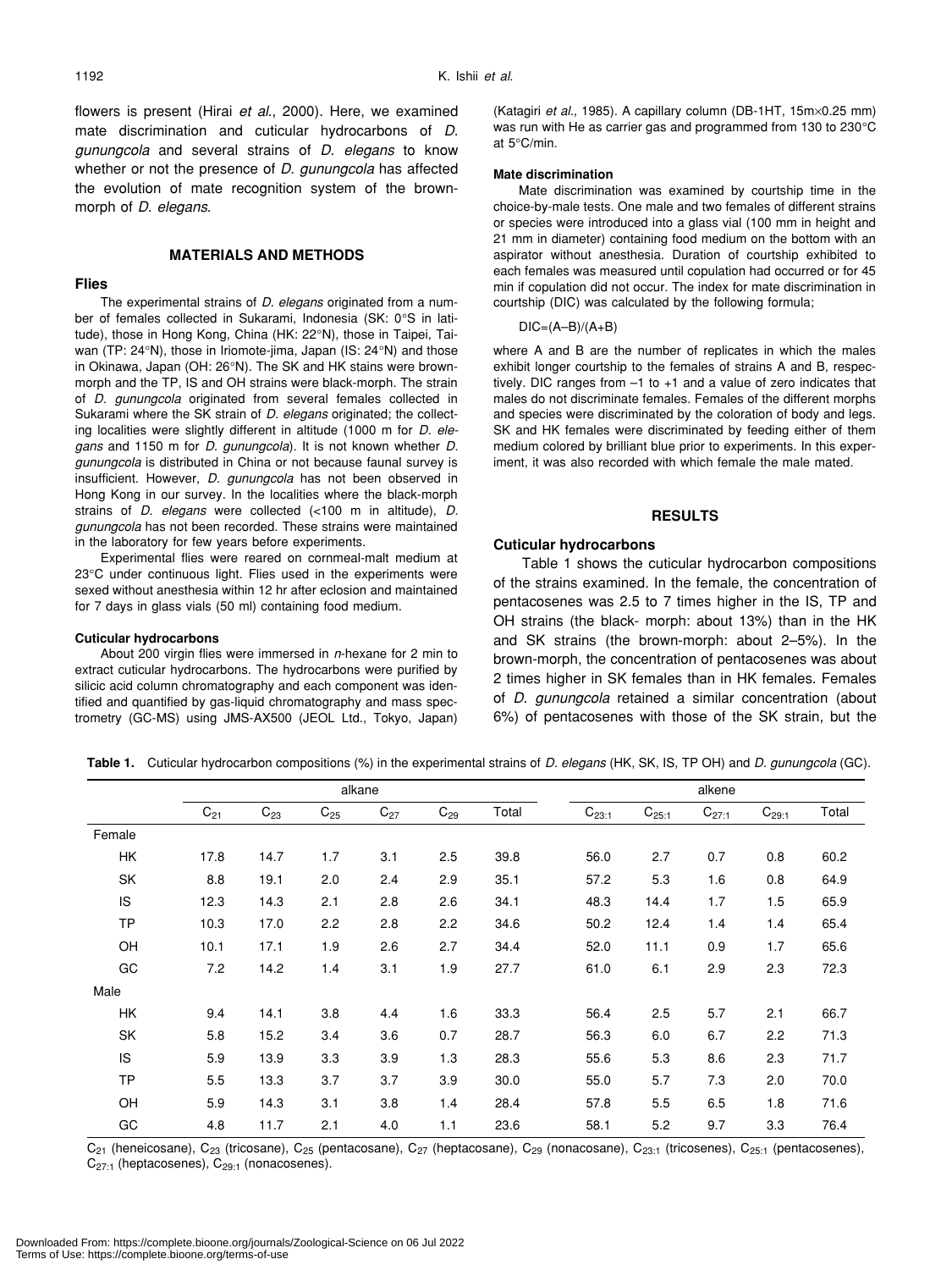

# Retention time

Fig. 1. Gas chromatograms of female and male *Drosophila elegans* (the IS strain) and *D. gunungcola*. C<sub>21:0</sub> (heneicosane), C<sub>23:1</sub> (tricosenes), C<sub>23:0</sub> (tricosane), 9-C<sub>25:1</sub> (9-pentacosene), 7-C<sub>25:1</sub> (7-pentacosene), C<sub>25:0</sub> (pentacosane) and C<sub>27:0</sub> (heptacosane).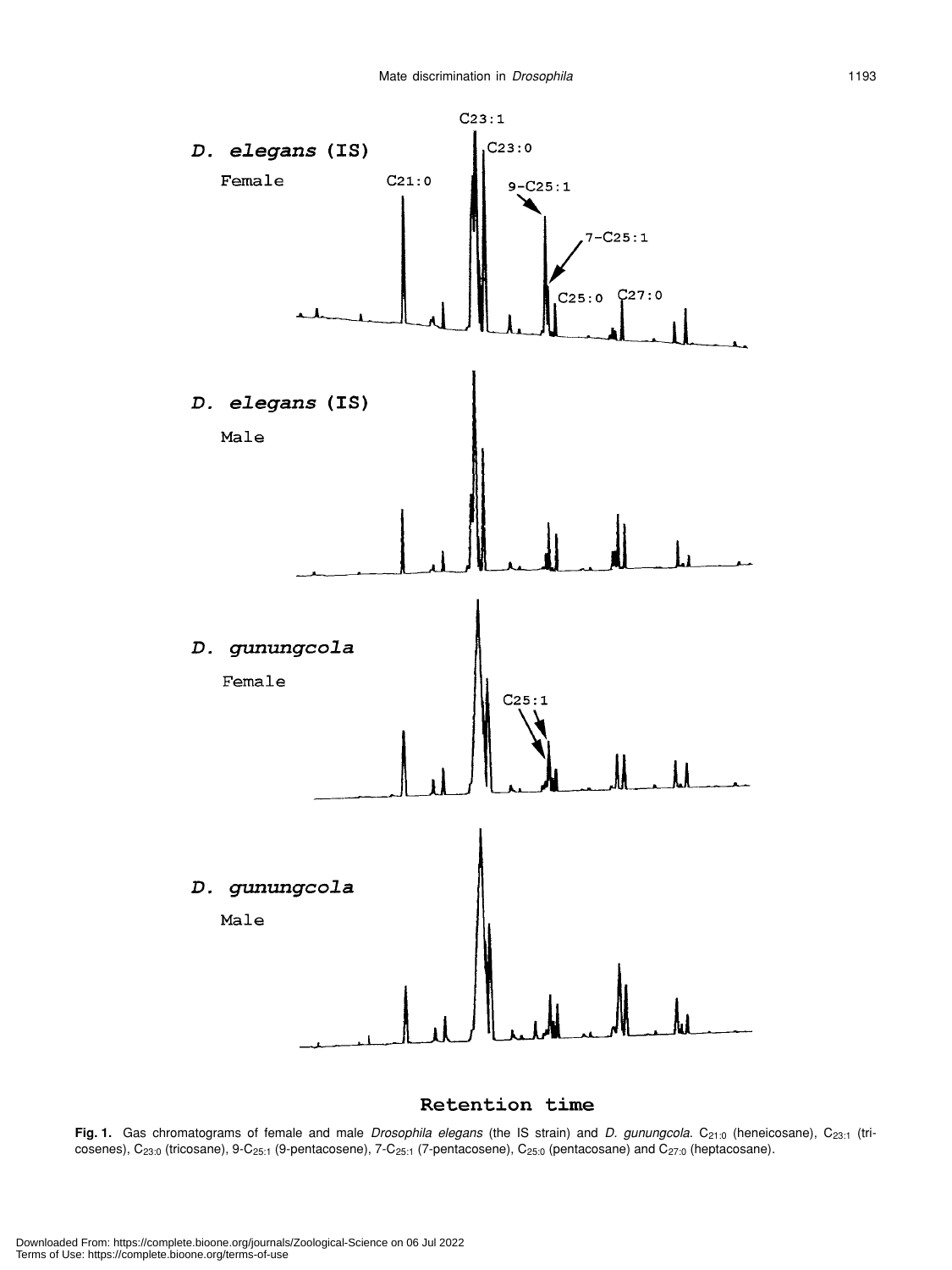molecular composition of pentacosenes differed between these two species; 9-pentacosene was dominant in *D*. *elegans* (Fig. 1 and also see Ishii *et al*., 2001), while a different molecular species was major in *D*. *gunungcola* (Fig. 1). The concentration of heptacosenes and nonacosenes was lower in females of the HK strain than in those of other strains or species. Concomitantly with the difference in the concentration of these alkenes, the tricosene concentration differed among these strains and species. However, the difference in tricosene concentration was only 15–20% because tricosenes are dominant.

In *D*. *elegans* males, the concentration of pentacosenes was somewhat lower and that of heneicosane was somewhat higher in the HK strain than in the SK, IS, TP or OH strains. The concentration of heptacosenes and nonacosenes was somewhat higher in *D*. *gunungcola* males than in *D*. *elegans* males.

#### **Mate discrimination between** *D. elegans* **strains**

HK (brown-morph) males exhibited longer courtship to HK females more frequently than to TP or IS (black-morph) females (Table 2: #1 and #2), and males of the IS and TP strains exhibited longer courtship to IS or TP females more frequently than to HK females (Table 2: #7 and #10). In these experiments, the percentage of males which exhibited courtship only to females of their own strains was high (44– 60%), and the percentage of males which exhibited courtship only to females of the different morph was low (13– 24%). SK males (brown-morph) also exhibited longer courtship to SK females more frequently than to IS females (Table 2: #5). In this experiment, however, the percentage of males which exhibited courtship only to SK females was not high (23%). On the other hand, HK, SK and IS males did not discriminate between HK and SK females (Table 2: #3, #6 and #9), and HK and IS males did not discriminate

**Table 2.** Results of choice-by-male test with the black (IS, TP) and brown (HK, SK) morph strains of *D. elegans.*

|     | Male      | Female  |         | courtship to A female | Males that exhibited longer |        | Males that exhibited longer<br>courtship to B female |                            |                         |  |
|-----|-----------|---------|---------|-----------------------|-----------------------------|--------|------------------------------------------------------|----------------------------|-------------------------|--|
|     |           | B<br>А, | N       | No.<br>mated          | No. mated<br>with A female  | N      | No.<br>mated                                         | No. mated<br>with B female | <b>DIC</b>              |  |
| #1  | HK.       | HK, IS  | 25(18)  | 23                    | 21                          | 5(4)   | 4                                                    | 3                          | $0.67***$ <sup>11</sup> |  |
| #2  | НK        | HK, TP  | 21(15)  | 20                    | 17                          | 9(4)   | 9                                                    | 7                          | $0.40^{\dagger}$        |  |
| #3  | НK        | HK, SK  | 20(11)  | 20                    | 19                          | 11(0)  | 9                                                    | 3                          | 0.29                    |  |
| #4  | HK.       | SK, IS  | 14(5)   | 13                    | 7                           | 16(8)  | 16                                                   | 10                         | $-0.07$                 |  |
| #5  | SK        | SK, IS  | 23(7)   | 16                    | 6                           | 7(5)   | 6                                                    | 6                          | $0.53$ *, <sup>††</sup> |  |
| #6  | <b>SK</b> | SK, HK  | 15(6)   | 14                    | 7                           | 15(8)  | 14                                                   | 13                         | 0.00                    |  |
| #7  | IS        | IS, HK  | 37(30)  | 33                    | 31                          | 17(12) | 13                                                   | 11                         | $0.35^{\dagger}$        |  |
| #8  | IS        | IS, SK  | 17(13)  | 14                    | 13                          | 13(0)  | 10                                                   | 1                          | 0.13                    |  |
| #9  | IS        | HK, SK  | 16(11)  | 14                    | 14                          | 14(7)  | 13                                                   | 7                          | 0.07                    |  |
| #10 | ТP        | TP, HK  | 40 (27) | 40                    | 35                          | 23(11) | 20                                                   | 14                         | $0.27^{\dagger}$        |  |

Number in parenthesis indicates the number of males that exhibited courtship only to the correspponding female. Significantly deviated from random courtship (χ<sup>2</sup>-test with sequential Bonferroni correction, \**P*<0.05, \*\**P*<0.01, and χ<sup>2</sup>-test without correction, † *P*<0.05, ††*P*<0.01).

**Table 3.** Results of choice-by-male test with *D. elegans* (IS, HK and SK) and *D. gunungcola* (GC).

|    | Male | Female | No. of males exhibited longer courtship to |                  | <b>DIC</b>                |           | No. of males mated with |  |  |
|----|------|--------|--------------------------------------------|------------------|---------------------------|-----------|-------------------------|--|--|
|    |      | A, B   | A females                                  | <b>B</b> felames |                           | A females | <b>B</b> females        |  |  |
| #1 | HК   | HK, GC | 29                                         | 14               | $0.35^{\dagger}$          | 39        | 0                       |  |  |
| #2 | HK   | IS, GC | 14                                         | 16               | $-0.07$                   | 16        | 0                       |  |  |
| #3 | SK   | SK, GC | 25                                         | 5                | $0.67***$ <sup>11</sup>   | 21        | 0                       |  |  |
| #4 | IS   | IS, GC | 28                                         | 12               | $0.40^{*,}$ <sup>11</sup> | 24        | 0                       |  |  |
| #5 | IS   | HK, GC | 17                                         | 13               | 0.13                      | 22        | 0                       |  |  |
| #6 | GC   | GC, HK | 28                                         | 11               | $0.44$ <sup>*, ††</sup>   | 36        | 0                       |  |  |
| #7 | GC   | GC, SK | 25                                         | 5                | $0.67***$ <sup>11</sup>   | 26        | 0                       |  |  |
| #8 | GC   | GC, IS | 27                                         | 3                | $0.80***$ <sup>11</sup>   | 23        | 0                       |  |  |

Significantly deviated from random courtship ( $\chi^2$ -test with sequential Bonferroni correction , \**P*<0.05, \*\**P*<0.01, and  $\chi^2$ -test without correction, † *P*<0.05, ††*P*<0.01).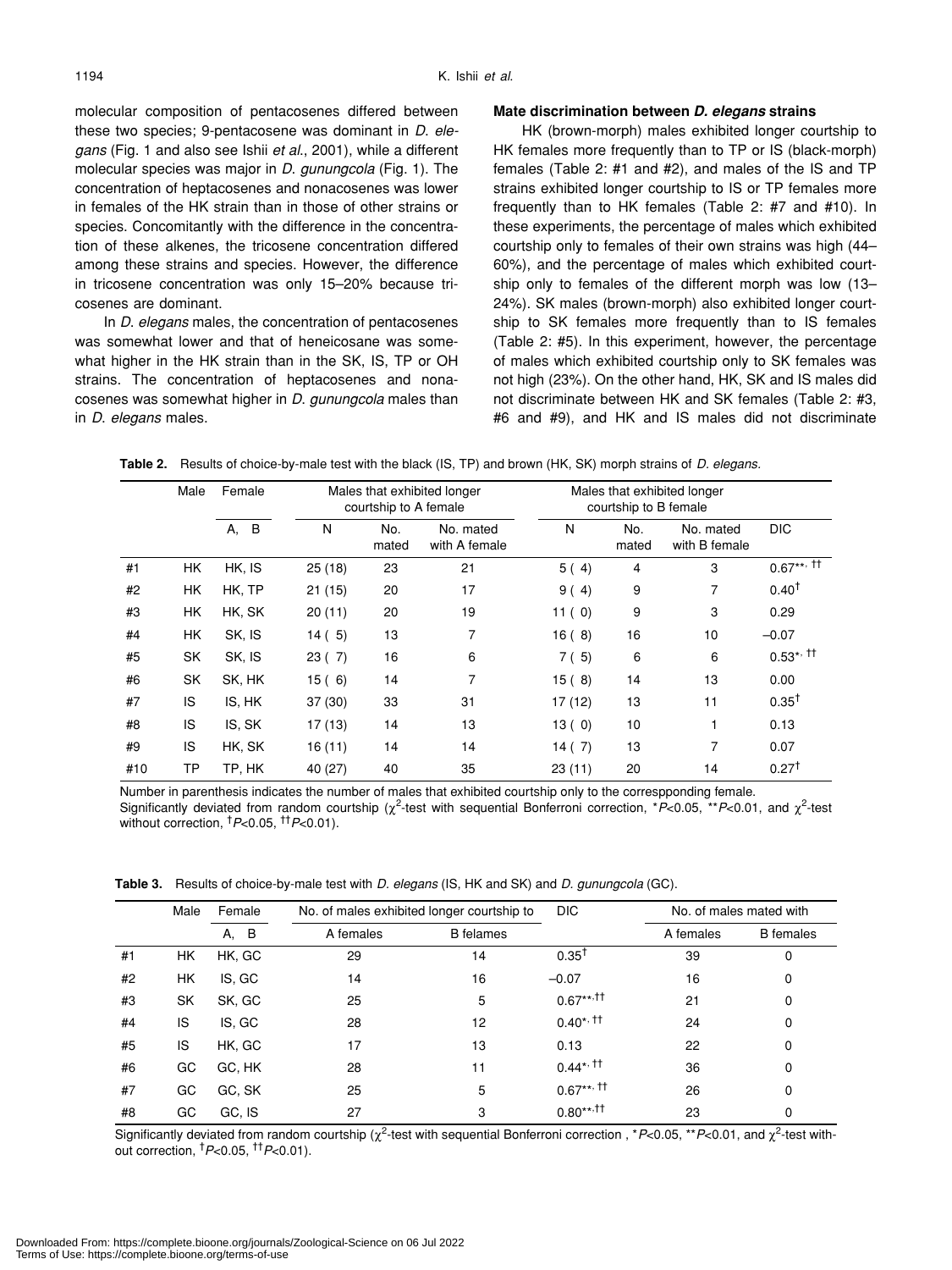between SK and IS females (Table 2: #4 and #8).

HK, IS and TP females copulated at high rates (>60%) if they received longer courtship, but SK females copulated less frequently (<50%) even if they received longer courtship. In Experiment #5, for example, copulation occurred with SK females in 6 case but with another (IS) females in 10 cases among 23 cases in which SK females received longer courtship (copulation did not occur in 7 cases).

# **Mate discrimination between** *D. elegans* **and** *D. gunungcola*

Copulation did not occur at all between *D*. *elegans* and *D*. *gunungcola*, although males of both species often exhibited courtship to heterospecific females (Table 3). Males of the HK, SK and IS strains of *D*. *elegans* usually showed longer courtship to females of their own strains than to *D*. *gunungcola* females (Table 3: #1, #3 and #4), and males of *D*. *gunungcola* showed longer courtship more frequently to conspecific females than to females of the HK, SK and IS strains of *D*. *elegans* (Table 3: #6, #7 and #8). No significant difference was observed in DIC between a sympatric pair (*D. gunungcola* – the SK strain of *D. elegans*) and allopatric pairs (*D. gunungcola* – the HK or IS strain) (χ<sup>2</sup> test with sequential Bonferroni correction, *P*>0.05). On the other hand, males of the HK strain did not discriminate between females of the IS strain and *D*. *gunungcola* (Table 3: #2), and also males of the IS strain did not discriminate between females of the HK strain and *D*. *gunungcola* (Table 3: #5).

#### **DISCUSSION**

# **Mating propensity in** *D. elegans*

In the present choice-by-male tests, HK (brown-morph), IS (black-morph) and TP (black morph) females copulated with high frequencies (>60%) if they received longer courtship, but SK (brown-morph) females copulated with relatively low frequencies (<50%) even if they received longer courtship. This was true in the case where SK females received longer courtship from males of the own strain (Table 2: # 5 and #6). It is therefore concluded that the mating propensity was lower in SK females than in HK, IS or TP females.

The female mating propensity seems to affect male mating behaviors. For example, in Experiments #3 and #8 (Table 2), a number of HK or IS males exhibited longer courtship to SK females, but none of them exhibited courtship only to SK females. This would be due to that males changed the object of courtship from SK females to another females if they first exhibited courtship to SK females, since SK females were reluctant to copulate (i.e., their mating propensity was low). Thus, the results of the choice tests using SK females may be somewhat biased.

# **Mate discrimination between** *D. elegans* **strains**

Our previous study revealed that premating isolation between the HK and IS strains bases on the difference in female cuticular hydrocarbon composition (Ishii *et al*., 2001); i.e., females of the IS strain have a higher concentration of pentacosenes than those of the HK strain, and males of these strains discriminate the mates based on this difference. In this study, it appeared that the percentage of pentacosenes was also high in females of the other black-morph strains (TP and OH) and low in females of the other brownmorph strain (SK). In addition, about a half (44–60%) of males exhibited courtship only to females of their own strains and a majority (63–83%) of them exhibited longer courtship to females of their own strains more frequently than to females of different morphs in the choice tests with HK, IS and TP strains, indicating that males prefer females of their own strains rather than females of different morphs. In the choice tests between the SK and IS strains, SK males also exhibited longer courtship more frequently to SK females than to IS females. On the other hand, HK and IS males did not discriminate between SK and IS females. However, the results of these choice tests using SK females may be biased due to the low mating propensity of SK females, as noted previously.

# **Sexual isolation between** *D. elegans* **and** *D. gunungcola*

If sibling species with similar sexual signals encounter in nature, mate recognition system (sexual signals and/or ability to discriminate signals) may change in either or both species to avoid interspecific mating (Brown and Wilson, 1956). In fact, it has been observed that calling sounds of *Hyla* (Littlejohn and Luftus-Hills, 1968) and wing coloration of *Calopteryx* (Waage, 1979) differ more where they occur sympatrically than where they occur allopatrically. The present study species, *D*. *elegans* and *D*. *gunungcola* are reported to occur sympatrically at least at high altitudes in Indonesia (Sultana *et al*., 1999; Suwito *et al*., in press). Therefore, there is a possibility that the presence with *D*. *gunungcola* has affected the evolution of mate recognition system of the sympatric populations of *D. elegans*. If this is the case, mate discrimination would be stronger between *D*. *gunungcola* and a strain of *D*. *elegans* from a sympatric population (SK) than between *D*. *gunungcola* and strains of *D*. *elegans* from allopatric populations (HK or IS). In the present experiment, however, there observed no significant difference in the degree of mate discrimination between sympatric and allopatric pairs. In addition, *D*. *gunungcola* did not mate not only with the SK strain but also with the HK or IS strains. Thus, no support was obtained for the notion that the presence of *D. gunungcola* affects the mate discrimination system of *D. elegans*. This also indicates that the differentiation of mate recognition system between the brownand black-morphs of *D. elegans* occurred independent of the presence of *D. gunungcola*.

Copulation did not occur between *D*. *elegans* and *D*. *gunungcola*, although males of both species sometimes exhibited courtship to heterospecific females. This may suggest that females of these species discriminate between conspecific and heterospecific males. If this is the case, their